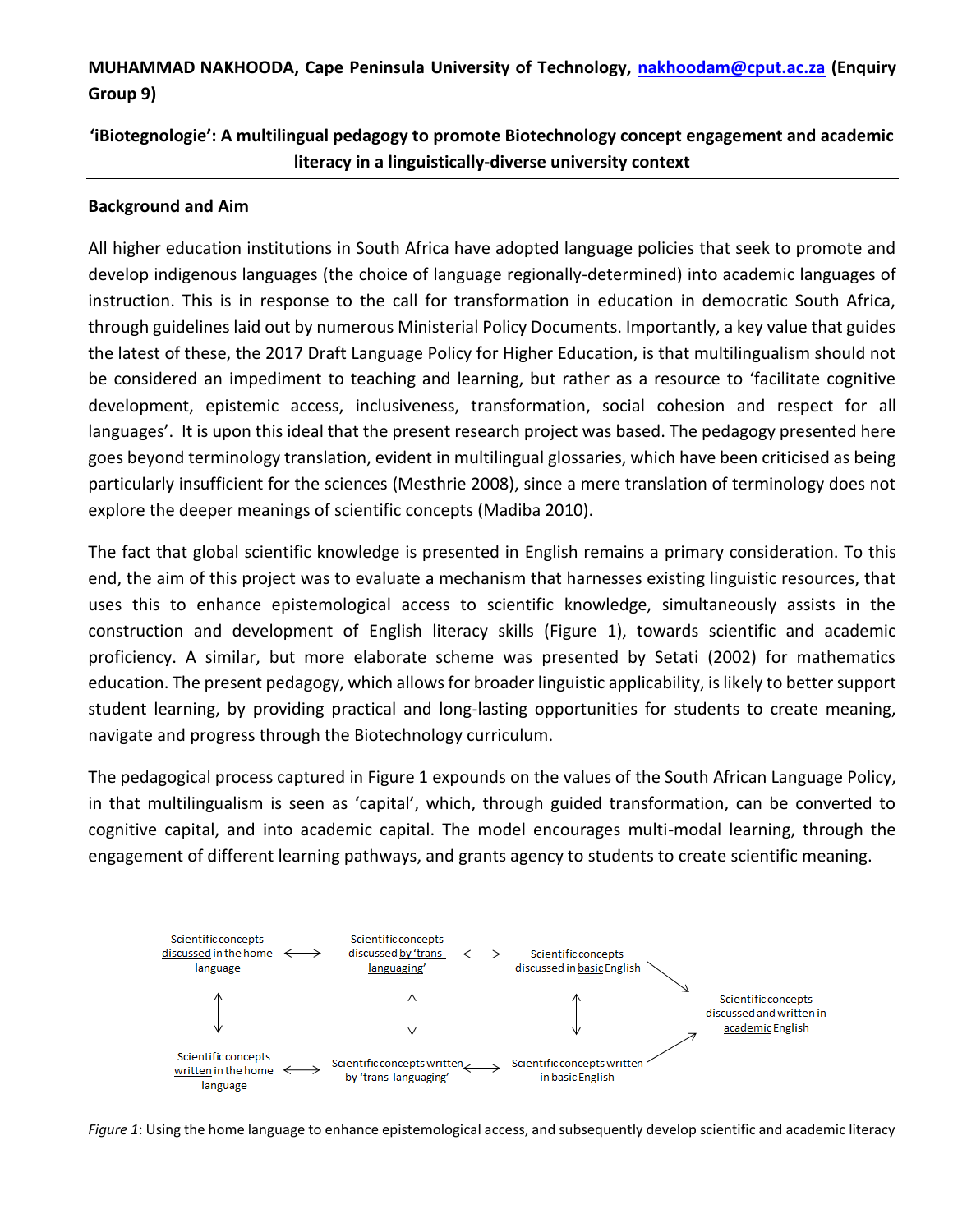### **METHODS**

The research was undertaken during the first semester (February to June) of 2018, in a level 2, Diploma in Biotechnology program at CPUT, in the subject 'Microbiology 2A', which typically enrols 60 students in a semester. The subject content builds upon basic Microbiology from level 1, and covers areas such as bacterial identification using various biochemical approaches, bacterial taxonomy and classification, bacterial metabolism, and some important metabolic genes in bacteria.

The study was designed to take a qualitative, action research approach, drawing on data from assessments, student reflections and focus group discussions. Students were introduced to a usually complex threshold concept in Biotechnology. The practice required students to distribute themselves into the major language groups present in the classroom. The cohort represented various home language groups, which were, in order of largest to smallest: isiXhosa, Afrikaans, Sepedi, isiZulu, French, Setswana, English, Portuguese, and isiNdebele. They were to: **A) Stage 1**: engage with and discuss the concept in the home language amongst their peers (using trans-languaging and/or code-switching), **B) Stage 2**: write down their understanding of the presented concepts, leaving aside the demands of academic and scientific literacy, and in the home language if necessary, and **C) Stage 3**: build upon their conceptual understanding and the written narrative from Stage 2, to enhance their understanding by transferring those concepts into academic English. This pedagogy follows the model outlined in Figure 1. It describes one way to implement the pedagogy, potentially allowing for the deep cognitive development of threshold concepts first, in whatever language or semiotic form that may be dominant in the students' minds. Once the assignments were completed, and after feedback was given on their group understanding, focus group discussions were held.

#### **OUTCOMES**

#### **Stage 1: Group discussions**

A salient feature of the group discussion recordings was the conversational manner used to engage with the concepts. Through this process of peer-led learning, students create meaning of the concept, correct each other, and arrive at a common understanding of what the scientific concept means. Here is an excerpt of a typical conversation that occurred in an isiXhosa-speaking group, recorded by the students and then transcribed:

*Student 1*: So ke ngoku after ufake la antigen neh uzofaka iantibody, iantibody er.. er.. iantibody e se yenziwe yabona and then kengoku to.. izaw.. izaw..lo. loo antibody izobinder to that specific antigen and then izosibonisa xana siadde Ienzyme uba when there is a colour change then sizobona ukuba ok kukho enzyme, I mean, kukho (interjection by student 3: antibody) iantigen ethile apha. *Student 2*: Oh..

*Student 3*: Oh… So ezi antibodies zenzwa ecaleni?

*Student 1*: Eh….eh, antibodies zee..se..sezenziwe zona. Then thina kula antigen siyifumeneyo siye sithathe iantibody le thina sinayo to determine uba yeyiphi antigen i..ipha cause asiyazi uba yintoni la antigen.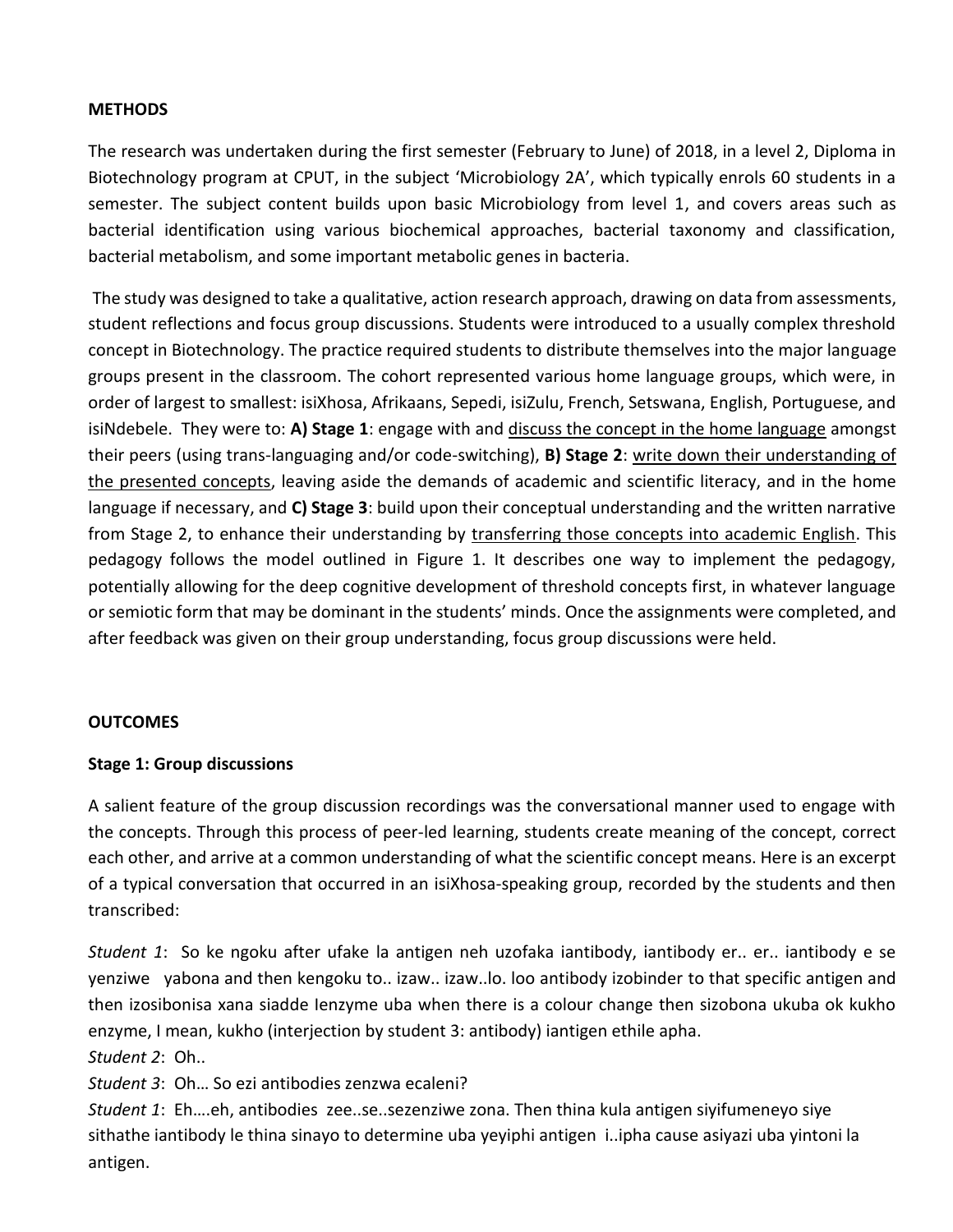## **Stages 2 and 3: From conceptual to academically-appropriate English understanding**

As mentioned above, the teacher or researcher is not required to understand all of the languages represented in the classroom. Through peer-led learning, groups of students construct meaning for themselves. By writing their understanding of the concept, in a trans-language manner, and through reciprocal confirmation, the actual scientific meaning of the concept is built. The value of this approach is evident in the accurate interpretation of the concept as it is eventually presented in scientific and academic English, in Stage 3. The example that follows is an excerpt taken from a Sesotho-speaking group of students:

*Stage 2*: "DNA ke molekhule ho boloka genetic information ho di species a le nakong. E nale di arrangements tsadi chemicals tsebitswang di nucleotides tse bontshang kapo tsebitswang (A,T, C le G). Di arrangements tsena dirijwetsa hore di organism ledi organism tse ding dinale code kepo tsela eo disebedisang code kateng hade sebedisi code elengwe engwe le engwe organism inali yayona."

*Stage 3*: "DNA is a molecule responsible for preserving genetic information across species and across time. It consists of a meaningful arrangement of nucleotides that are symbolised by A, T, C, and G. Those arrangements tell a story of each organism or individual in that the code they produce represents a detailed instruction book for that particular organism or individual."

The extent of trans-languaging differed among groups, but it was evident that students weren't translating directly from the home language to English. Instead, the knowledge is being *transferred* and *developed* from Stage 1, re-represented and reinterpreted in Stage 2, to a more complete and deeper understanding of the concept in English, in Stage 3.

Using this pedagogy, the lecturer facilitates understanding by drawing on linguistic resources already present, possibly dominant, and active in the students' minds. This resource is harnessed to engender understanding (the first cognitive step), upon which the correct scientific and academic language is built, in the subsequent communicative step. In this way, students are afforded the agency to develop deep understanding, but guided by prescribed material.

## **Selected feedback from focus group discussions\*(\*Texts in italics are those of students, transcribed verbatim)**

The focus group discussions covered a broad range of themes, only a few of which are presented here. Students were aware of the dominance of English in the Biotechnology curriculum, but did not necessarily oppose this: "*I think it's beneficial in English because we study Biotechnology, so we're going to have to go to other countries and we won't be able to speak our own languages. So English as the medium of instruction I think is ok. It's alright*". Another student added "*I think English is ok because of, if I was to do a research and then I write it in my own language, will the next generation know what I've written? Maybe from China, they will not understand it and my research won't be public…"* .

Whilst students agreed that English is the most viable means of scientific instruction in higher education, they raised concerns over their understanding of concepts presented in English, as one student responded "*Like English is ok but we need our home language at least for understanding*". One response was "*…when it comes to explaining, if you can find someone who can explain for you with your own language then it's*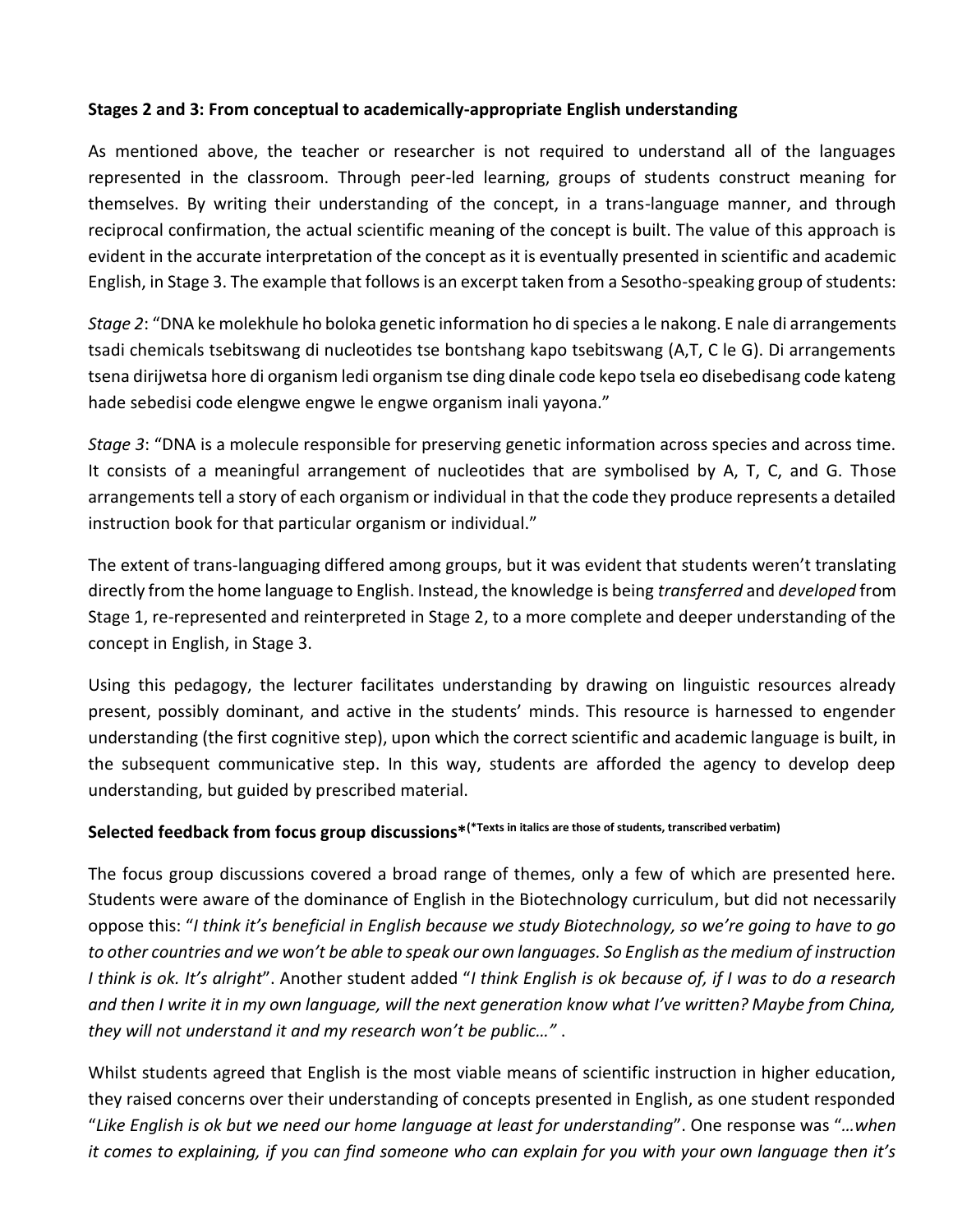*ok*". This was the idea behind grouping the students into their home languages, so that peer-led learning may guide group understanding. About this practice, one student felt "*I think that it is the best because we get to understand because if he knows it in isiXhosa and he can explain to me better than English then I can get it better. I think group discussions whereby we discuss a certain topic using our own languages, it's even better than using English because we understand better. Then it's easy for us to translate it…*". Most students were in agreement with this sentiment, echoing *"You speaking about something that you know, then when you speak it you become confident when you know something in your own language…"*. Students explained that conversational language is often quite different to the way they write. This difference guided the practice in the present work to get students to discuss a concept, orally, in a group setting, before attempting to write down their understanding.

A key advantage of this approach is that with deep conceptual understanding in the home language, students are better equipped to then present the knowledge in English, or in the wider applicability of the multilingual pedagogical model, in whatever the medium of instruction happens to be. Students explained that if they understand a concept (based on cognitive assistance in the home language), they are then able to present the concept in different ways. This phenomenon has been previously reported (Cook 1992) and its acquisition is vital: "*Yes, you can put it in a different way but think the same thing*", which is a key indicator of creative, higher order learning (Bloom 1956). Once the understanding of a concept has been realised, the next step is to transfer this knowledge such that is can be accurately represented in the medium of instruction. Students were aware that this transfer is not a simple linguistic translation, "*(This way of) doing things only helps in understanding, but when it comes to writing, 'ja', it's difficult because you have to write in English.*" However, the practice presented here encourages students to first write or present their understanding in the home language, to solidify their understanding of the concept. Once this is in place, the English is developed therefrom, and in doing this, students are again made to engage with the concepts to deepen their understanding enough to present it in English. One student explains, "*Like in my own language I write a page because I know what I am writing. But when it comes to English […] I have to try like step by step to like get it to English*".

### **Conclusion**

A multilingual pedagogy is not the same as a simple translation from the home language into English, or vice versa. Instead, meaning and understanding is created using multiple linguistic and/or semiotic means, whichever is useful. It draws on the many linguistic tools available in a diverse classroom, cooperatively informing each other as they are presented in the minds of learners, to eventually accrete towards a common understanding of a presented concept. Meaning can be constructed in a myriad ways, and varies among disciplines. The multilingual pedagogical model presented here can therefore be tailored for a range of teaching and learning applications. In those disciplines that lend themselves to semiotic modes of developing understanding, the multilingual pedagogy model remains relevant. It grants agency to students to use whatever cultural, linguistic, or other resources they may possess, and harness these to create meaning, advance understanding, and develop a culture of deep learning.

#### **References**